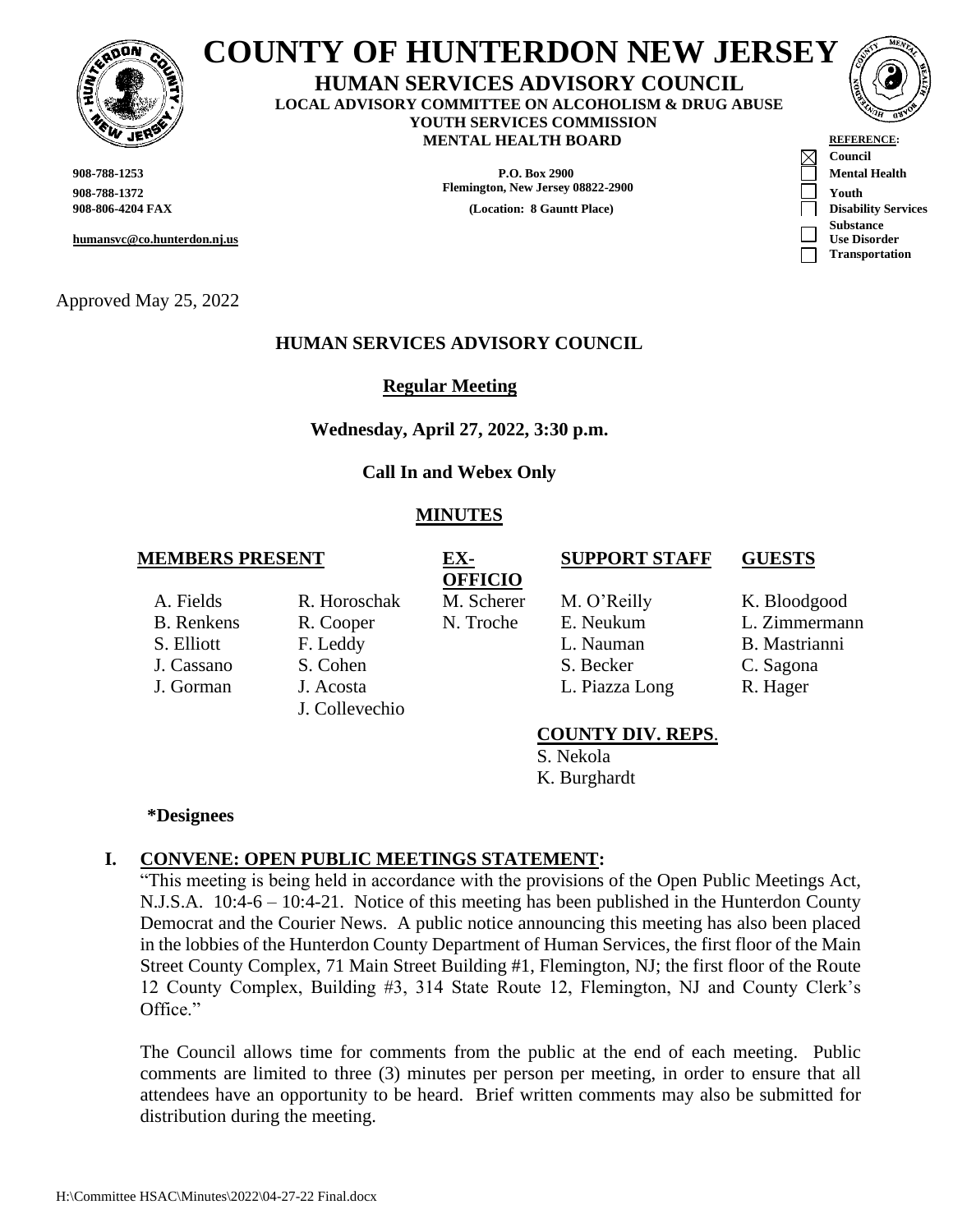J. Collevechio opened the regular monthly meeting of the Council at 3:33 p.m. with a quorum present.

J. Collevechio read HSAC's Statement of Purpose.

\*Due to the recent public health crisis, COVID-19, this meeting was call in and Webex ONLY\*

- **II. \*APPROVAL OF MINUTES:** J. Collevechio asked for a motion to approve the March 23, 2022 minutes. A motion was made by J. Acosta and J. Gorman seconded to approve the meeting minutes. There were two abstentions. All members were in favor. The motion passed and the minutes were approved.
- **III. PRESENTATION:** Stacey Becker Hope One: J. Collevechio introduced S. Becker. S. Becker stated she is the Mental Health Administrator and Drug & Alcohol Director for Hunterdon County. She explained the Hope One van started with assistance from the Innovation Grant starting in June 2020 and due to circumstances beyond their control related to the ongoing pandemic, the van was officially launched in February 2021.

The Hope One Van is a mobile resource vehicle that travels around the county offering information. This includes substance misuse information and resources, mental health information resources, social services, senior services and other local human services, as well as local agency resource information.

Additionally, the Hope One Van serves as a mobile medication drop off location, including needles, provides free Narcan and gives out Fentanyl testing strips, as well as information regarding Harm Reduction.

S. Becker continued to convey the Hope One Van provides assistance to and with: individuals struggling with an opiate addiction; linkages to detox, rehab and recovery support services; linkages to mental health services; linkages to housing assistance; linkages for SNAP, GA, TANF and Medicaid; services available in coordination with local non-profit; Narcan education and a medication drop-off site.

The Hope One Van partners with the Hunterdon County Sheriff's Office who provide two officers in plain clothes each time the van goes out. They also partner with the Hunterdon County Department of Human Services, mental health agencies, substance misuse agencies, One Voice (who continuously provide the van with bags of items for people in need), peer specialists, local non-profits and Prevention Resources, Inc.

How does Hope One reduce Stigma and assist with transportation? They attempt through the Stigma Free campaign to educate the towns about the stigma free movement and help them become stigma free and educate themselves; they are educating community members about necessary resources and where they and loved ones can get help; it normalizes asking for help; transportation to rehab can be arranged right from the van; and appointments for treatment or other services can be made right from the van.

How often will the Hope One Van be available? The van plans on going out on a weekly basis as scheduled on the Hope One site and the Stigma Free Facebook page; more dates will be added in the near future. Inclement weather has recently impacted the schedule. Hope One is available to attend special events such as opiate awareness presentations, street fairs and panel discussions;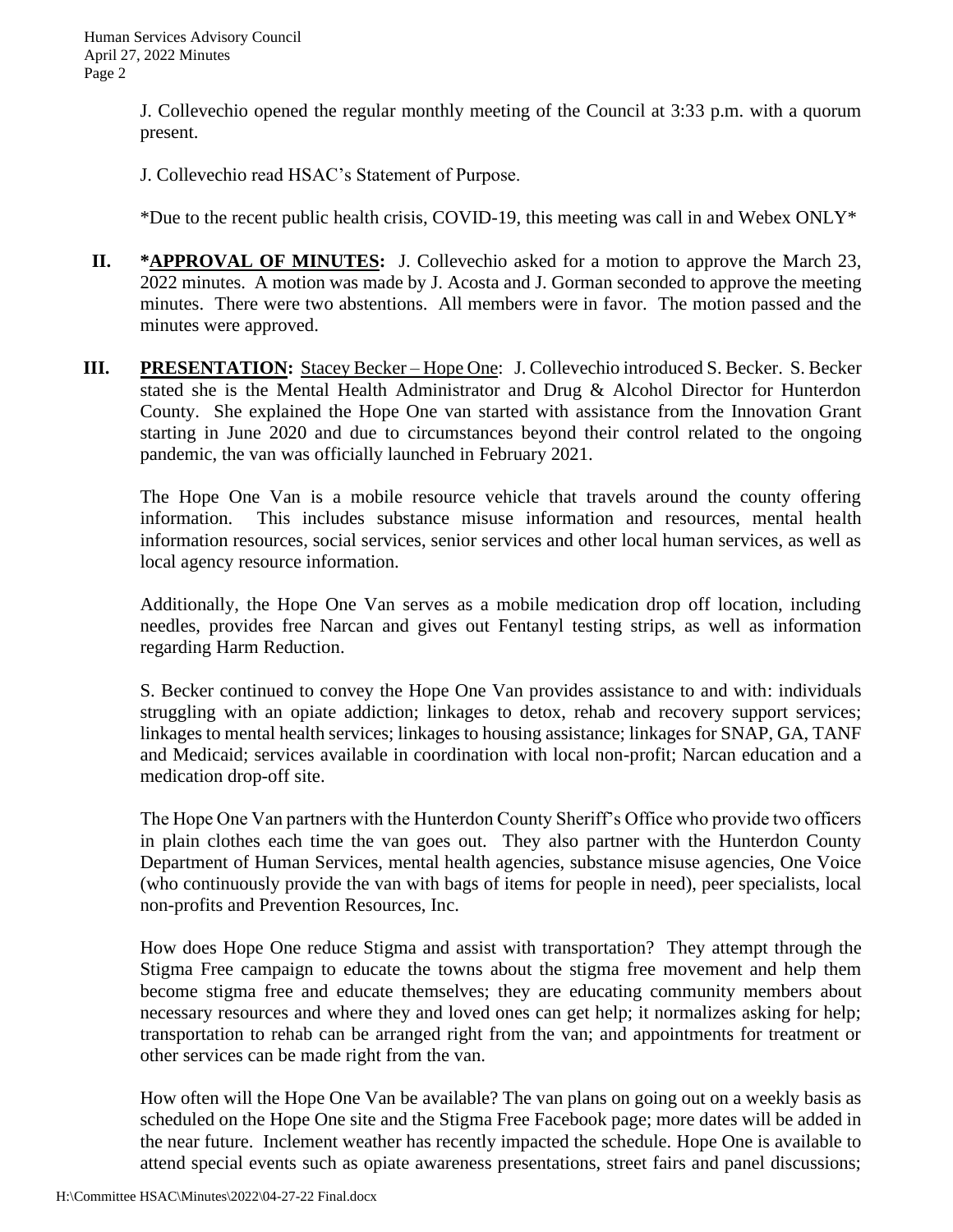and Hope One is always looking for locations in the community to set up to share these resources.

How many unduplicated individuals has Hope One served? Out of the 793 people who visited the van, 274 brochures were handed out, 4 rehabilitation referrals were made, 81 Narcan kits were distributed, 6 Social Services contacts were made, 5 medication drop-offs occurred and 26 other referrals were made such as vaccines, specific sheriff questions, elderly abuse inquiries and neglect questions were asked.

Some ongoing struggles with the Hope One Van are: how to get people to approach the van to discuss the services offered; the stigma of being seen in need of services; the lack of knowledge and denial of the need for services in Hunterdon County; and finding places to take the van in order to attract a larger audience.

Added difficulties during COVID were: hurdles with businesses and places to allow the Hope One Van to visit; engaging with people who were concerned to approach the van or thought they were able to provide vaccines; many of the area agencies were shut down during COVID, so there was less access to individuals than otherwise expected; and) finding enough staff to participate with the van and managing the challenges of several staff members working remotely.

S. Becker advised the Hope One Van needs locations to take the van, help with getting the word out about their services and locations, partnerships with agencies and peer specialists and community buy-in to approach and support the van which is the biggest challenge.

S. Becker, Assistant Mental Health Administrator and Alcohol & Drug Director can be reached at 908-788-1253, email, [Hopeone@co.hunterdon.nj.us](mailto:Hopeone@co.hunterdon.nj.us) and website, [https://www.co.hunterdon.nj.us/hopeone.htm.](https://www.co.hunterdon.nj.us/hopeone.htm)

J. Collevechio thanked S. Becker for her informative presentation and asked how someone could schedule Hope One at their location. S. Becker stated she is the contact for a schedule and ensure herself and the sheriffs would be available to be present. J. Collevechio asked if S. Becker could explain Narcan and its significant and importance. S. Becker reported that Narcan is the overdose reversal drug that works on opioids and Fentanyl. The issue is there is so much manufactured Fentanyl being flushed into illegal substances right now, it is taking two or three doses of Narcan to reverse an overdose. They encourage people to take Narcan and keep on their person. You never know when someone may need it. Every kit that is given comes with two doses of Narcan in the form of a nose spray. In Hunterdon County, the amount of Fentanyl found in heroin has reached over 90%. Fentanyl is also making its way into other drugs such as cocaine, crack, methamphetamine and marijuana.

R. Horoschak inquired what the criteria is used to send the Hope One Van. S. Becker stated they are trying to get to everyone in the county. There are some difficulties, as some of the towns in the county do not have major businesses. Her prosecutor contact keeps her advised so if there is an area where many overdoses occurred, she will look to get the van out in that location. It is her goal to visit every single municipality in Hunterdon County. More local businesses outside of corporate businesses are easier to approach and park in their parking lots. S. Becker advises where the Hope One Van will be located is posted on their Facebook web page. L. Zimmerman asked if the libraries are included in communication. S. Becker will look into it. Based on J. Gorman's question about substance use disorder, S. Becker is primarily focused on this because that is what the Innovation Grant was developed to address. Discussion ensued.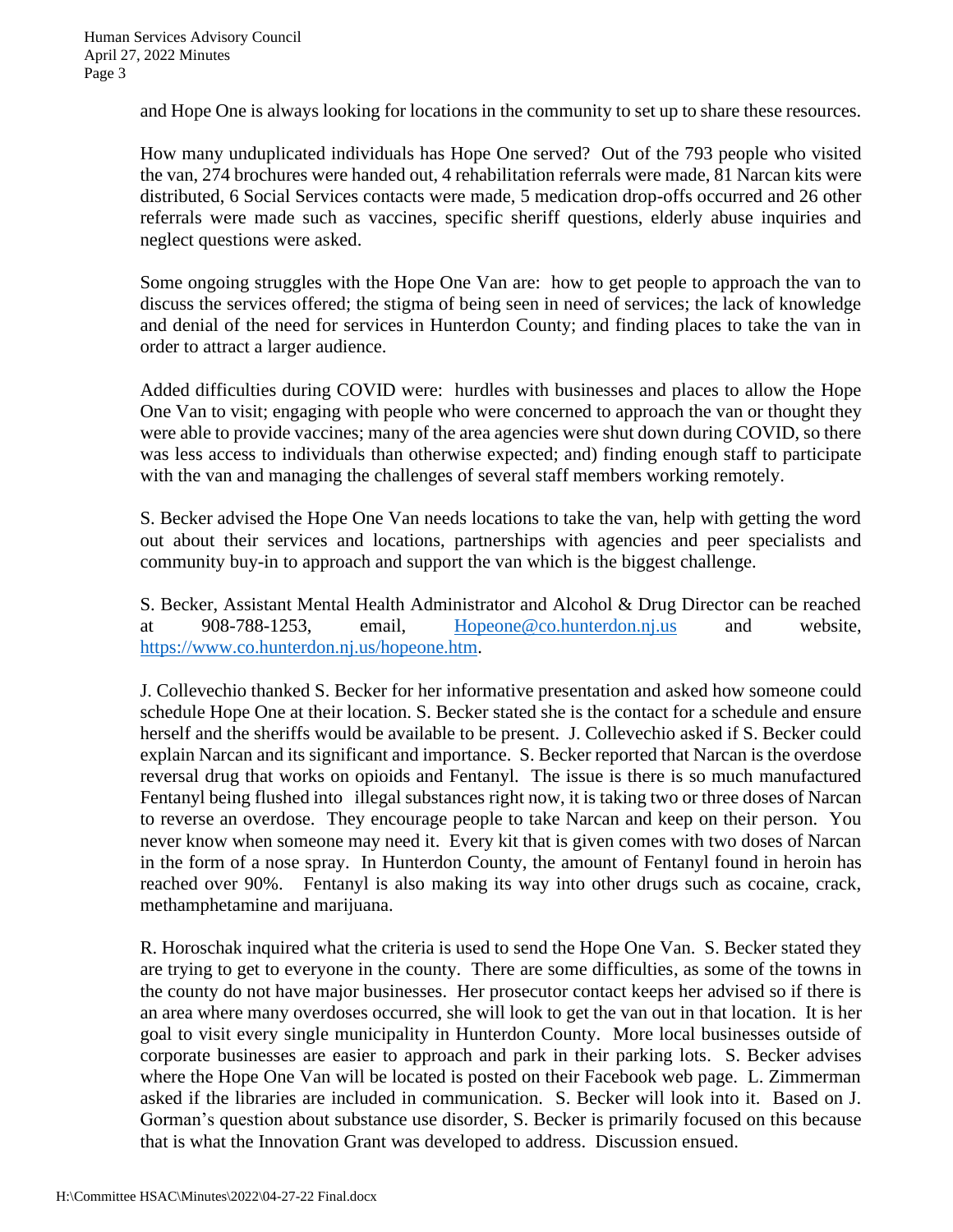S. Becker added DMHAS just put out a grant opportunity, for each county to have a Hope One Van.

## **IV. NEW BUSINESS:**

- **A. Nominations for Chair/Co-Chair:** J. Collevechio stated the vote will take place in May. L. Piazza Long stated she reached out to a few members to inquire if they were interested in the chair and co-chair positions. She had been told one person will think about the chair position and J. Gorman agreed to be the Co-Chair. She asked if anyone is willing at this point, please let her know. She will get back to the group. J. Collevechio thanked both L. Piazza Long and J. Gorman.
- **B. NAACP Hunterdon – Scott Cohen:** S. Cohen stated that he asked M. O'Reilly to distribute out the invitation for the very first, The NAACP of Hunterdon County's Induction Ceremony that will be held at The Stangl Factory, 50 Stangl Road, Flemington on Sunday, May 15, 2022 at 2:00 pm. This has been in the works for well over a year and the team is very excited. He continued they obtained all of the materials and documents to official charter and the membership numbers were up high enough to charter in January about a year and a half's worth of work. The registration link can be located on the invitation. Their first official Board meeting will be on June 7, 2022 at the Hunterdon County Library Complex on Route 12. A lot of elected officials, as well as many of community members present. Welcome all! Thank you. L. Zimmermann stated she forwarded the invitation to her entire Tri-County CMO team.

Progressive Center for Independent Living  $-$  S. Elliott reported there will be a Support Coordination Info Fair for vendors, for parents, for anyone on May 12, 2022 from 5:00 pm – 7:00 pm at the Church of The Holy Spirit. Come out and meet our Support Coordinators, get to know the transition process into DDD and explore local providers and services. Please RSVP by May 5, 2022.

# **V. OLD BUSINESS:**

**A. DCF Needs Assessment Update – Meagan O'Reilly:** M. O'Reilly reported that the Director's Association that she is part of shared with the DCF Commissioner and her staff all of the different needs assessments the counties are responsible for, i.e. alcohol and drug plan, aging plans, etc. basically everything the county is responsible for that does not necessarily fall under HSAC or DCF. It is important to look at what had already been done to eliminate any possible duplication with the DCF Needs Assessment. This is currently in the process, and DCF should have all of the assessments. They will look at where the gaps are and build the DCF Assessment from there. The thought was to combine the DCF Needs Assessment with the County HSAC Assessment within the three-year cycle; 2021-2023. She met with J. Spencer to go over the DCF Needs Assessment update and provided him with the information that the Planning & Integration Committee had worked on from over a year ago. More updates will be provided hopefully by the summer months.

## **VI. REPORTS:**

**A. County Department of Human Services (CDHS):** M. O'Reilly stated she is happy to announce that the Hunterdon County Department of Human Services was awarded a grant for Communication access through The Deaf and Hard of Hearing under the state Department of Human Services in the amount of \$75,000 which will provide funding to support the installation of hearing loops in three county meeting locations, portable hearing loops for use at reception areas and funds to develop county programming in American sign language.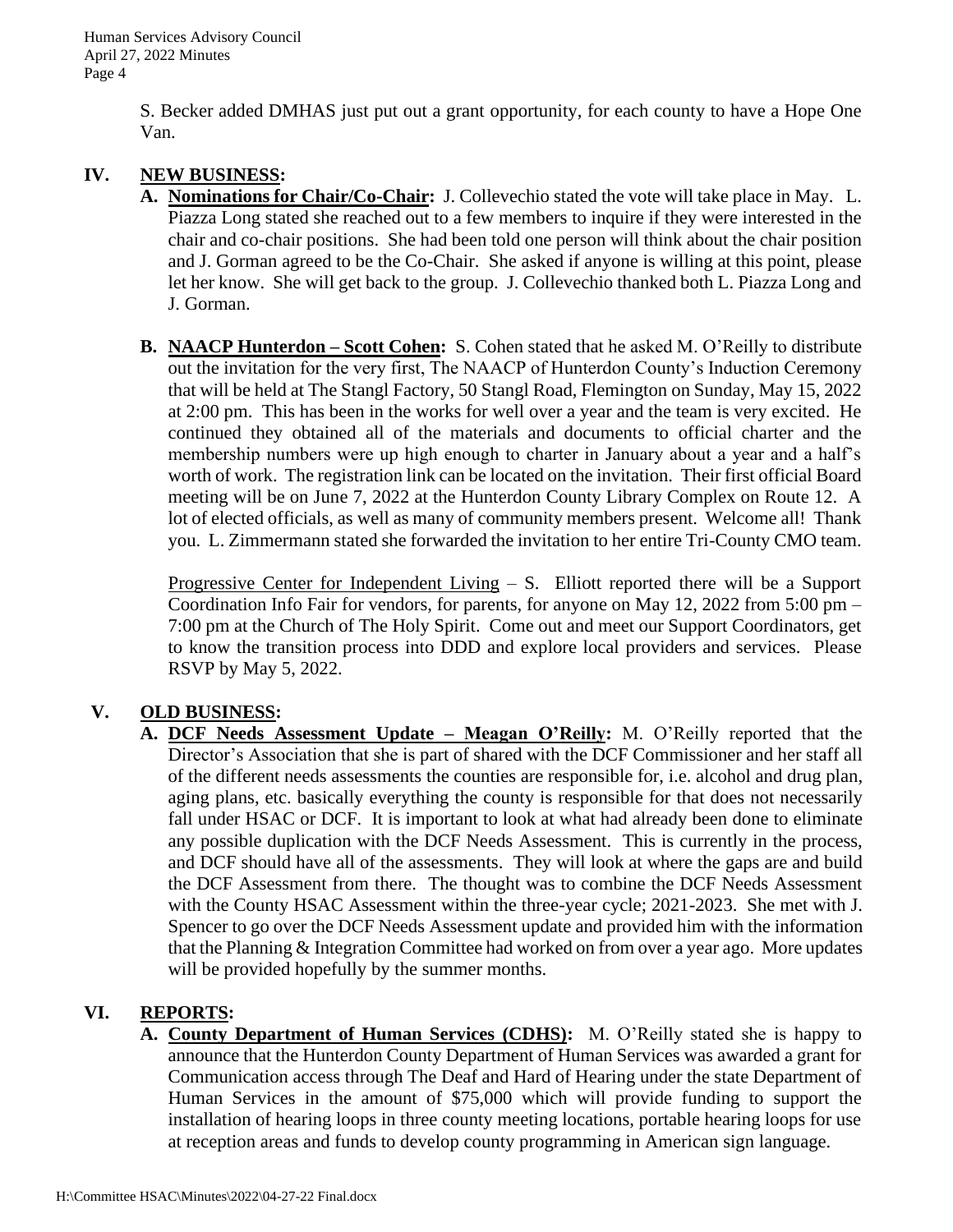The State Division of Mental Health and Addiction Services has awarded funding to Rutgers for Early Intervention Support Services or (EISS), which will bring urgent care mental health treatment to Hunterdon County. The county currently does not have these services.

The New Jersey EISS model is a psychiatric urgent care clinic that offer adults access to crisis intervention services without having to rely on local hospital emergency departments. They provide rapid access to short term, recovery oriented, crisis intervention services. The program is intended to serve individuals who are 18 years of age or older, who are experiencing exacerbated symptoms of a mental illness. Services include assessment, psychiatric evaluation, pharmacologic interventions, short-term counseling and psychotherapy, psycho-education, time-limited case management, referral and linkage. EISS has routine "after-office" hours (e.g. weekends), accommodates "walk-ins" and offers quick access to staff with psychiatric prescriber privileges, when needed. This is very exciting for Hunterdon County!

We will share more information as it becomes available on where this center will be located, hours of operation and information regarding the available services. She is hopeful Rutgers will come to all of the HSAC meetings providing updates and informational needs.

Tri County CoC plans to release a letter of intent for FY22 in May 2022 with a June 2022 return date. More information will be shared soon via email.

The Tri County CoC lead – Family Promise of Sussex County is working on a project called Mapping with Mindfulness. They are working with a map software provider and are working to add all of the services available within the Tri County area to this map (similar to the GIS system). It is still being beta tested, and once it is running, I will plan to ask them to attend some of our county meetings once they are ready to launch this service.

Along with the minutes and agenda for this meeting and in honor of Child Abuse Prevention Month, we sent out the New Jersey Task force on Child Abuse and Neglect's Statewide Prevention Plan for 2022-2025. This state plan includes different six priorities and various strategies to achieve these goals. The purpose of the New Jersey Task Force on Child Abuse and Neglect is to study and develop recommendations regarding the most effective means of improving the quality and scope of child protective and preventative services provided or supported by State government, including a review of the practices and policies utilized by the Child Protection and Permanency (formerly Youth and Family Services) and Family and Community Partnerships (formerly Prevention and Community Partnerships) in the Department of Children and Families.

- **B. NJ Department of Human Services (DHS):** N. Troche reported the leadership have been very busy with the budget cycle. He continued at a federal level that temporary protective status for the Ukraine and Sudan had been expanded services to those who have been coming to the United States since April 11. N. Troche is very happy to hear about the grant award for The Deaf and Hard of Hearing under the state Department of Human Services and suggested to invite Commissioner Neary if the need presents itself.
- **C. NJ Division of Child Protection and Permanency (DCP&P):** M. Scherer reported for the month of March, the Hunterdon local office is currently working with 260 youth with 16 youth in placement and received 48 referrals in this month, which is up 17 youth from last month. Brandi Harding who was overseeing the Hunterdon County DCP&P office has moved on and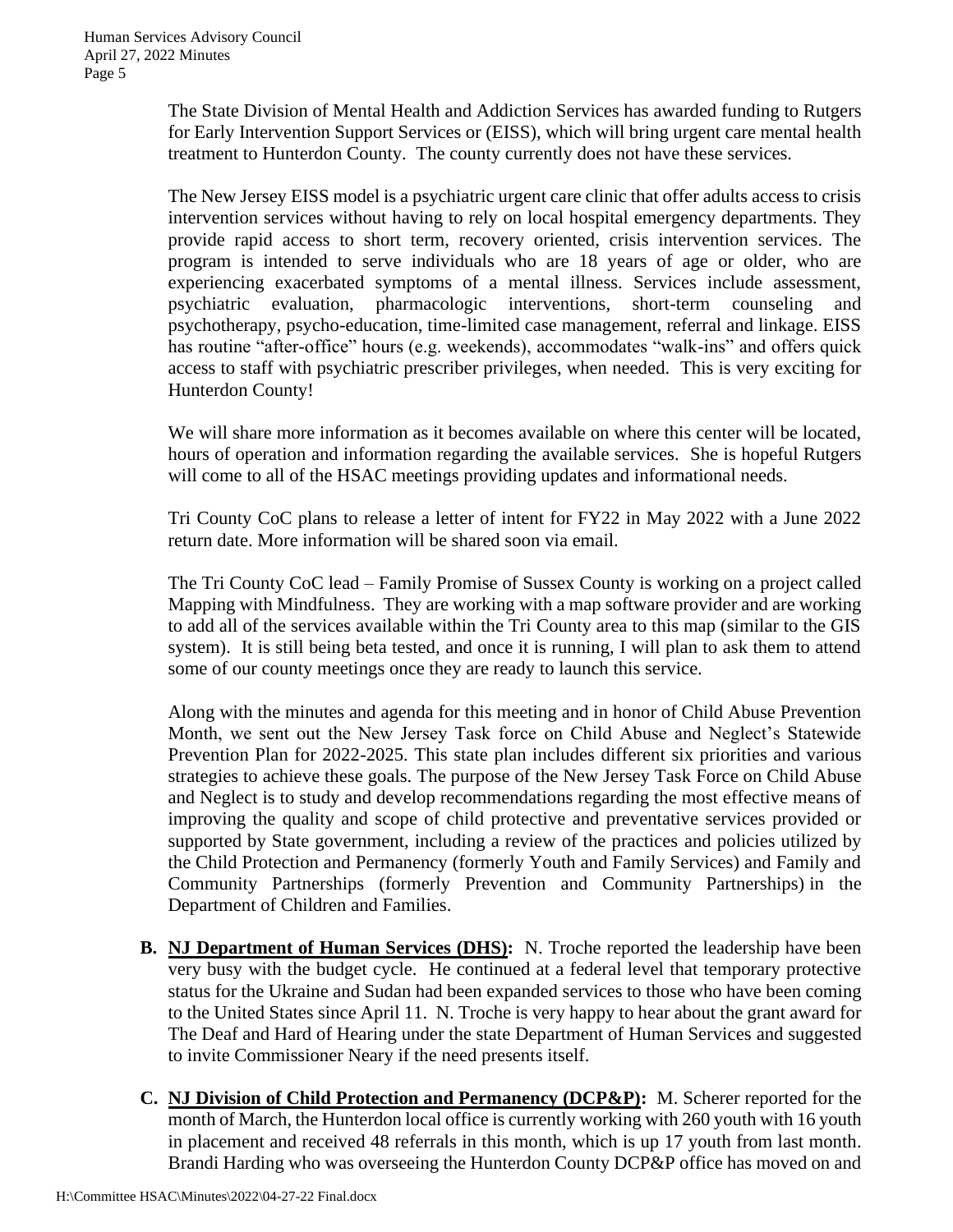Alisa Gaurino is the interim supervisor in charge of the office. Drug use is still a major issue with the families in Hunterdon County. L. Zimmermann inquired about the child abuse numbers. M. Scherer will go back to inquire and provide at next month's meeting.

## **D. HSAC Committee Reports:**

R. Horoschak reminded the term for the officers for the Council, as well the committees end in May. Any committees must get everything in order to get ready to nominate Chairs and Co-Chairs and decide in May. J. Collevechio thanked R. Horoschak and stated this task is already underway.

R. Cooper advised of a group she found based on personal circumstances called Visiting Physicians. She can provide additional information upon request.

Housing Committee  $-$  K. Burghardt provided an update on the housing event that was just held. He explained this event was put together for renters, landlords and staff from various agencies and organizations. There were about 30 people attended within a two-hour period. People were connected to emergency housing and learned about the Section 8 program. The Willows started accepting applications today. K. Burghardt conveyed the Housing Committee questionnaire had been distributed at this event. It is for providers, renters and landlords. All of the information can be found on the website. R. Cooper added with S. Nekola and M. O'Reilly, flyers were printed and given to the Hunterdon County Library and will be displayed on the LINK buses.

Planning  $\&$  Integration Committee – M. O'Reilly reiterated that she spoke with J. Spencer and recirculated the information regarding the assessment.

Outreach  $&$  Communication Committee – F. Leddy conveyed the committee discussed how they were outreaching prior and maybe that was not the best approach to get the message out. Additionally, they discussed spearheading a couple of projects that may help some of their constituents.

J. Collevechio conveyed the council has been looking for outreach and found gaps that were not at the table for the council meetings. They are discussing different sectors of the communities that are represented by members and guests participating in this meeting who are representing consumers in the county. Discussion about using the HSAC as a resource and using the words of the consumers and their needs back to the council members. J. Gorman formulated a spreadsheet that itemized the organization and what consumer group that the members represent. J. Gorman emailed a short while ago to the HSAC membership. She further explained that the spreadsheet is a list of voting and non-voting members and what organizations, and consumer groups are represented. This sheet identifies how much of the population is being represented by the council. The intent following the meeting is that each committee that is being represented to bring forward one or two initiatives that are thought to be great to have; something measurable, tangible and doable. Additionally, within the membership, vote upon it and ultimately, have one or two initiatives within HSAC that all the of members supports with needed funding and finally sit down with Commissioner Shaun Van Doren to advise of these supportive initiatives. She reiterated the spreadsheet was developed to represent the breadth of the community, as well as possibly at a next meeting, a submission of an idea could be presented that could win the support of the council. J. Collevechio added and spoke of various examples and approaches. Discussion ensued. Based